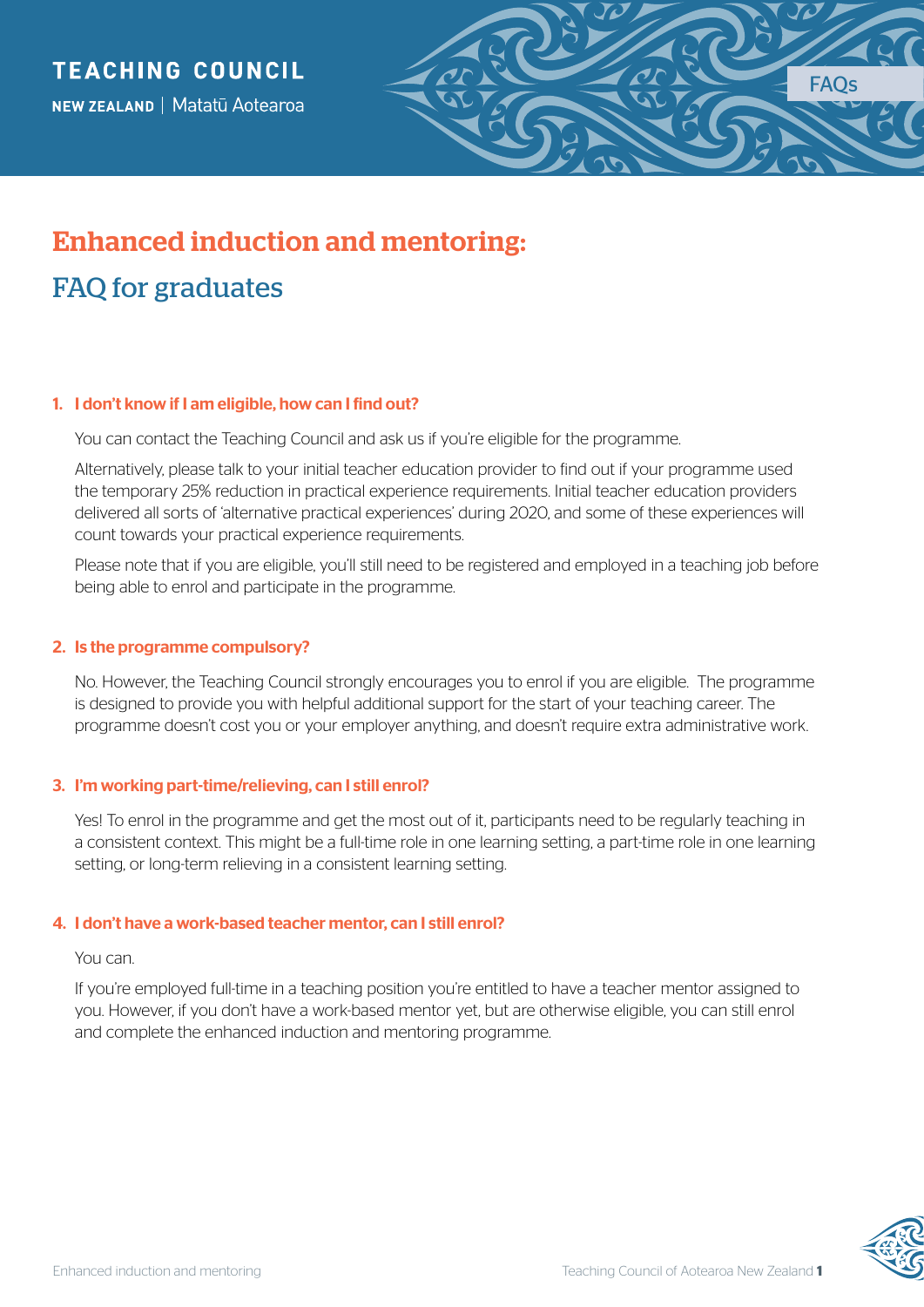### 5. I am participating in the University of Otago's professional learning and development (PLD) to support Provisionally Certificated Teachers (PCTs), can I still enrol?

#### Yes you can.

The University of Otago programme is available to all PCTs working in schools, to support them through to full certification. The program also provides support for school-based mentors to ensure new teachers receive high quality induction and mentoring. The enhanced induction and mentoring programme is specifically for people who graduated from their initial teacher education programme in 2020, using the reduced practicum requirements adopted by the Teaching Council in response to the COVID 19 pandemic.

## 6. I'm employed in a non-qualified role at an ECE centre (even though I'm a registered teacher), can I still enrol?

Yes – as long as you're registered with the Teaching Council.

We know times are still really tough in the ECE sector and that you might have chosen to take an 'unqualified' role. Because you're a trained teacher, we know you'll still be using your teaching skills and knowledge at work, even if your job title is 'unqualified'. For this reason, you're still eligible for the programme and can enrol.

## 7. Why do only some 2020 teaching graduates get access to this course? We were all affected by COVID-19!

We were definitely all affected by COVID-19, but New Zealand's initial teacher education programmes were affected differently depending on lots of factors for example, location, programme design, education sector, timetables, and local schools and centres' unique contexts. Providers worked hard to give student teachers as much valuable practical experience as was possible in their programmes, but it was not the same for everyone.

Some programmes needed to take advantage of the Teaching Council's temporary 25% reduction in practical experience requirements. This meant those student teachers missed out on experiences other 2020 student teachers received and the enhanced induction and mentoring programme is intended to offset some of these discrepancies.

## 8. I'm not teaching in Auckland – how will the University of Auckland deliver the programme for me?

The University of Auckland (UoA) is the lead provider of the enhanced induction and mentoring programme. However, the programme is accessible anywhere in New Zealand. UoA will work with New Zealand's other universities to arrange a mentor close to where you're teaching. Each university has been allocated regions in which to provide the enhanced induction and mentoring programme. The university responsible for your region will make contact when they receive your enrolment.